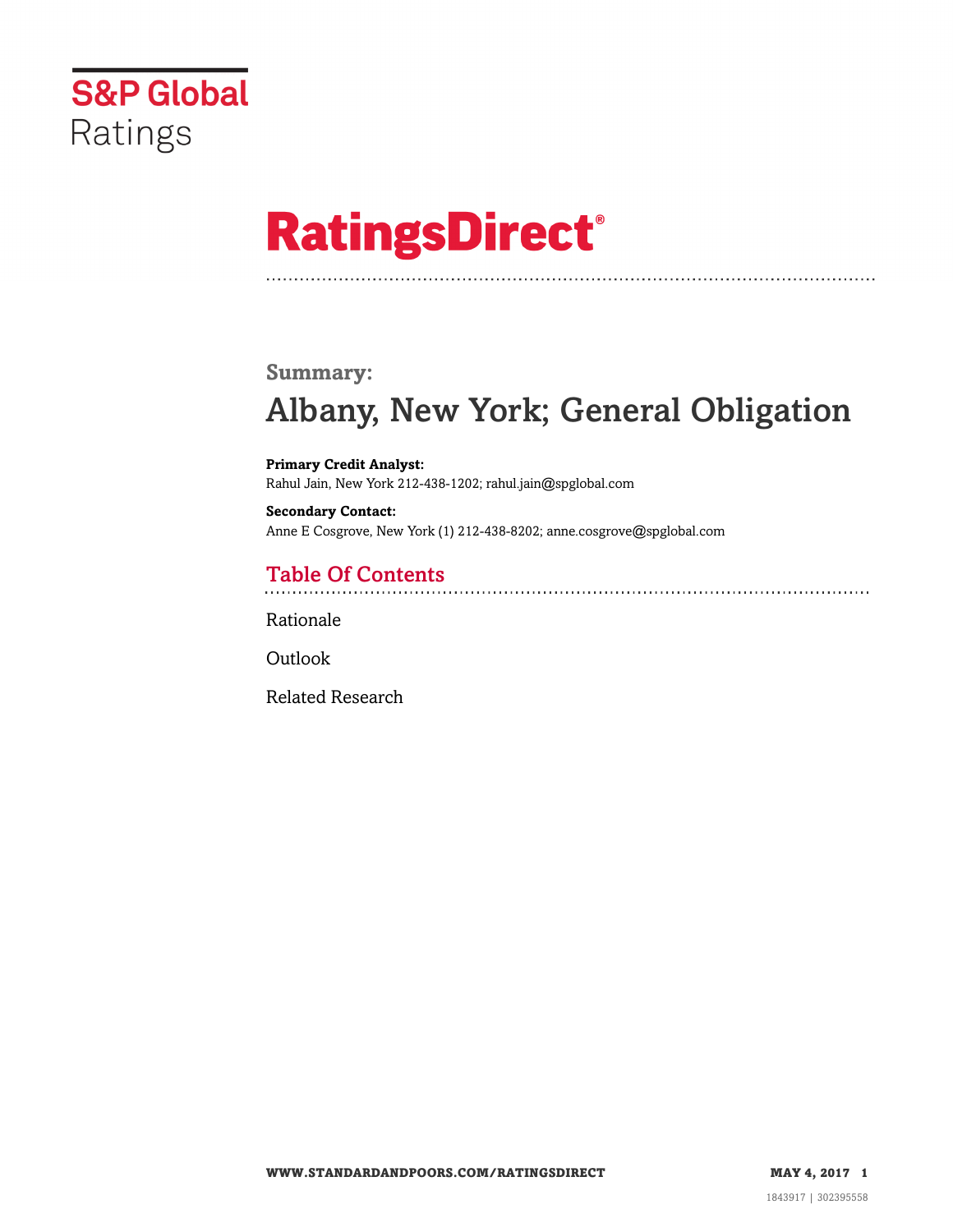# **Summary:** Albany, New York; General Obligation

| <b>Credit Profile</b> |           |                 |
|-----------------------|-----------|-----------------|
| Albany GO             |           |                 |
| Long Term Rating      | A+/Stable | Outlook Revised |
| Albany GO             |           |                 |
| Long Term Rating      | A+/Stable | Outlook Revised |

### <span id="page-1-0"></span>Rationale

S&P Global Ratings revised its outlook to stable from negative and affirmed its 'A+' rating on Albany, N.Y.'s general obligation (GO) bonds.

The outlook change reflects our expectation for positive operating results in fiscal 2016, attributable to recent efforts to increase nonproperty tax revenues as well as reduce discretionary expenses, which we expect will boost available reserves to more than \$1 million. Our opinion also reflects a change in New York State's support for the city's budget from an acceleration of payments of lieu of taxes (PILOT) to unrestricted support for "Capital City Funding", which we believe signifies an improved likelihood of continued state support as the city works to resolve continued pressures between city expenses and locally derived revenue sources.

The city's faith and credit GO pledge secures the bonds, including the statutory authorization to levy ad valorem taxes on all real property within the city, subject to applicable statutory limitations.

The rating reflects our view of the city's:

- Adequate economy, with access to a broad and diverse metropolitan statistical area (MSA) and a local stabilizing institutional influence;
- Strong management, with "good" financial policies and practices under our Financial Management Assessment methodology;
- Adequate budgetary performance, with operating results that we expect could improve in the near term relative to fiscal 2015, which closed with operating deficits in the general fund and at the total governmental fund level;
- Very weak budgetary flexibility, with an available fund balance in fiscal 2015 of negative 1% of operating expenditures that is also low on a nominal basis at negative \$1.7 million, as well as limited capacity to raise revenues due to consistent and ongoing political resistance;
- Adequate liquidity, with total government available cash at 5.3% of total governmental fund expenditures and 49.7% of governmental debt service, but access to external liquidity we consider strong;
- Weak debt and contingent liability position, with debt service carrying charges at 10.7% of expenditures and net direct debt that is 55.7% of total governmental fund revenue, and a large pension and other postemployment benefit (OPEB) obligation and the lack of a plan to sufficiently address the obligation, but rapid amortization, with 70.4% of debt scheduled to be retired in 10 years; and
- Strong institutional framework score.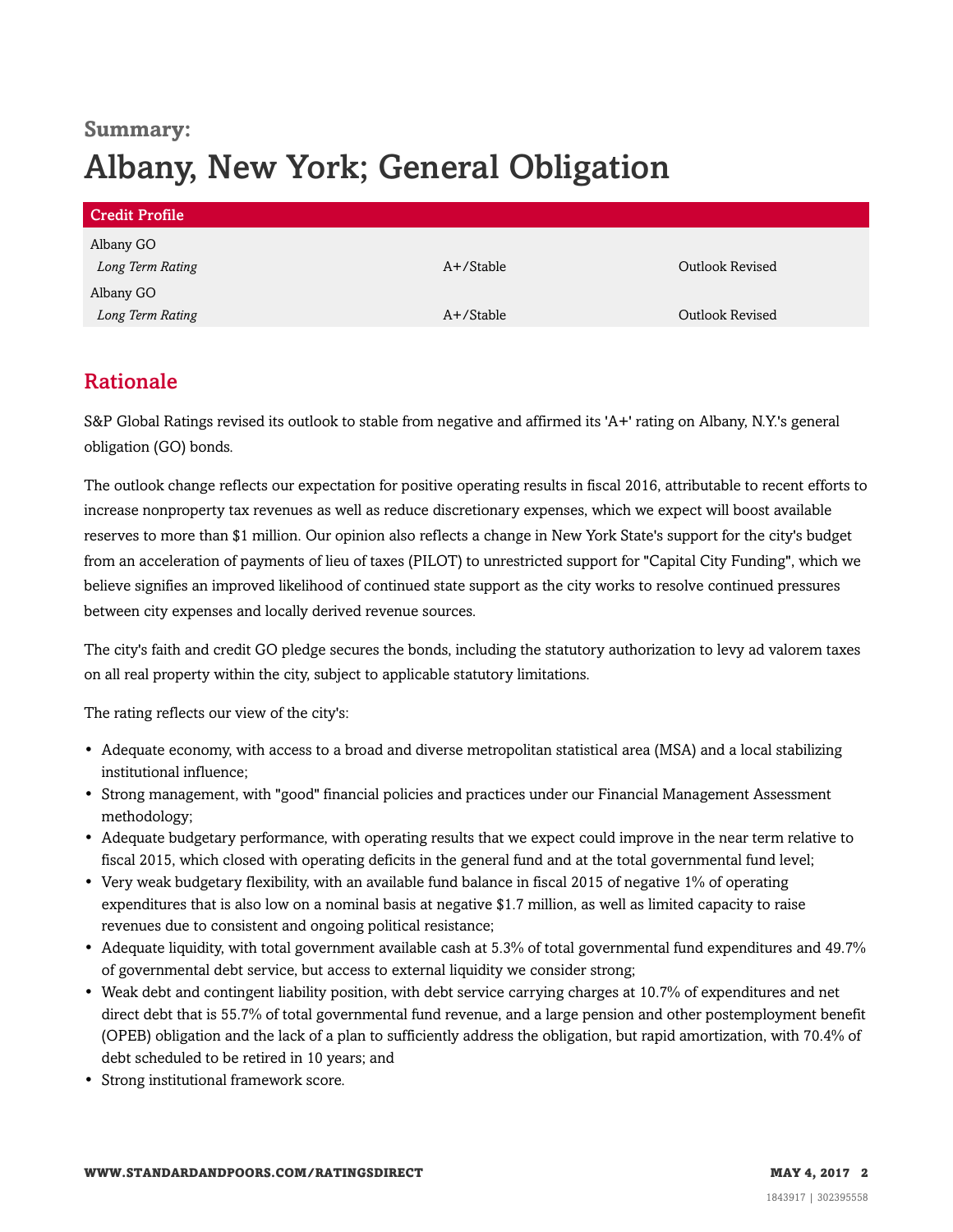#### Adequate economy

We consider Albany's economy adequate. The city, with an estimated population of 98,979, is located in Albany County. The city also benefits, in our view, from a stabilizing institutional influence. The city has a projected per capita effective buying income of 79.8% of the national level and per capita market value of \$45,216. Overall, the city's market value grew by 3% over the past year to \$4.5 billion in 2016. The county unemployment rate was 4% in 2016.

Albany is the capital of New York State and serves as the central city of the Albany MSA, which we consider broad and diverse. The presence of state government pervades local incomes and the city's tax base. The state is the city's major employer with 49,314 employees. Approximately 63% of city property is tax exempt, 60% of which is attributable to state tax-exempt property. The level of tax-exempt property adversely affects the city's market value per capita. We believe employment in state government, as well as higher education and health care, stabilizes the local economy.

Management expects continued development of residential property, including private dormitories, to support taxable property value growth in and around the city's downtown, and the city has experienced a 5% increase in market values over the past two years. The city has experienced slight population and employment growth over the past few years, the latter of which is attributable to improvements outside of state government in the manufacturing, health care, and education sectors. We believe the establishment of, and investment in, the Albany NanoTech complex, also helps to diversify the city's economy.

#### Strong management

We view the city's management as strong, with "good" financial policies and practices under our Financial Management Assessment methodology, indicating financial practices exist in most areas, but that governance officials might not formalize or monitor all of them on a regular basis.

Management utilizes five years of trend analysis for its revenue and expenditure assumptions and makes adjustments based on recent trends in revenues realized or contract considerations. The city's board of estimate monitors revenues and expenditures biweekly. City officials also prepare financials for the treasurer's and budget director's offices for budgetary purposes, and financial updates are presented to common council quarterly.

The city maintains a five-year formal capital improvement plan and its own investment policy, with holdings and performance disclosed in an annual report to the council. While the city currently lacks a formal reserve policy, it does maintain a debt management policy detailing purposes for which debt may be issued and carrying charge targets, excluding debt supported by revenue.

The city does not maintain a five-year long term financial plan but has worked with the state's Financial Restructuring Board and Public Financial Management to draft a three-year plan to improve its financial position. State officials may release the plan within the next two months.

#### Adequate budgetary performance

Albany's budgetary performance is adequate in our opinion. The city had operating deficits of negative 3.8% of expenditures in the general fund and of negative 2% across all governmental funds in fiscal 2015. Our assessment accounts for the fact that we expect budgetary results could improve from 2015 results in the near term.

Our analysis includes adjustments for recurring transfers out of the general fund, capital outlays funded through bond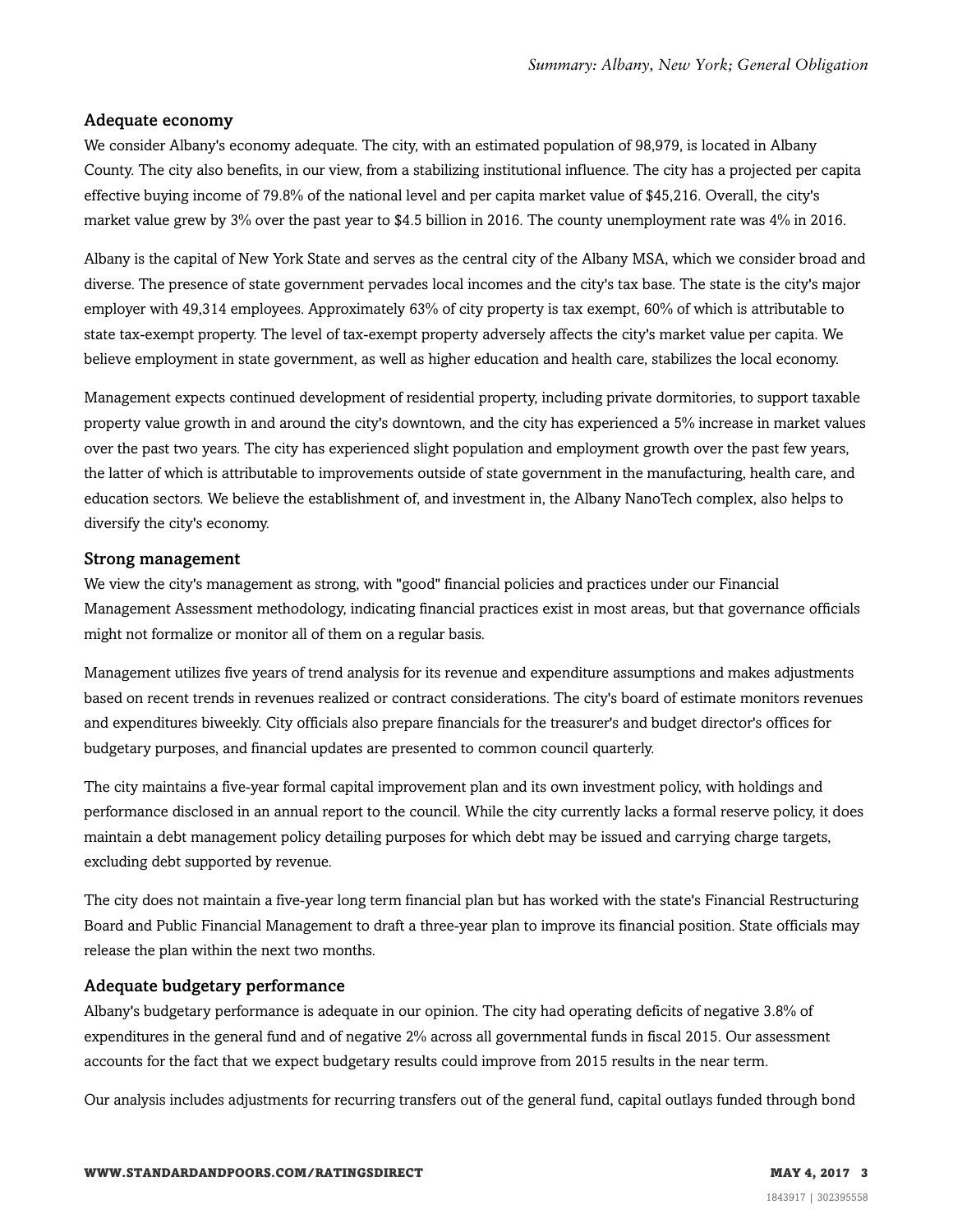proceeds, one-time revenues associated with receipt of a grant from the state's Financial Restructuring Board, and current expenses associated with pensions that were deferred under the state's contribution stabilization program. The city experienced weak results in fiscal 2015, driven by significantly negative revenue variance associated with its new red-light camera program as well as higher-than-budgeted expenses for public safety and debt service costs. The city also received less than expected in one-time revenues from the sale of state-provided land.

Management projects fiscal 2016 will close with an operating surplus of \$3 million, supported by significant adjustments to staffing levels, hiring practices, procurement, and management of worker's compensation and health care costs. The city has used attrition as a means for managing its employee costs, improved consolidation of city services, and used the KRONOS timekeeping system to track and manage employee-related costs such as overtime. We note that while management recognizes the limitations of its tax burden--applied to less than half of all property in the city--officials have also looked to set charges for services, such as increased garbage collection fees, that are commensurate with the cost of provision. We note that the city also received \$12.5 million from the state, which it had budgeted for but was not assured until the adoption of the state budget. The funds (also known as "spin-up" funds) were provided as an accelerated payment for the 19-A program, approved by the legislature, under which the state provides PILOTs to the city for the use of the Empire State Plaza government complex.

In its fiscal 2017 budget, the city once again included \$12.5 million in state support, classified as "Capital City Funds." However, in contrast to fiscal 2016, the adopted state budget included the \$12.5 million not as an accelerated payment for the 19-A program but as unrestricted state support. We believe this change in state funding provided to the city marks a shift in the state legislature's consideration of city finances and the state's role in partnering with the city to support balanced city operations; however, we also note the funding isn't tied to a specific purpose.

The adopted budget also called for a 2% reduction in operating expenditures in fiscal 2017, based on continued oversight of staffing changes and further consolidation of intracity services and intercounty services, where possible. Given this provision of state funds and the city's expectation for reduced expenditures in the current fiscal year, along with an on-track performance year to date, we believe the receipt of these funds will allow the city to further improve its fund balance if expenditure variance remains nominal. As such, we believe the city's performance could improve from a year earlier, to a level we consider adequate.

#### Very weak budgetary flexibility

Albany's budgetary flexibility is very weak, in our view, with an available fund balance in fiscal 2015 of negative 1% of operating expenditures. In addition, reserves are low on a nominal basis at negative \$1.7 million, which we view as vulnerably low and a negative credit factor. Negatively affecting budgetary flexibility, in our view, is a limited capacity to raise revenues due to consistent and ongoing political resistance.

After years of operating deficits, compounded by uncertainty related to state support from the 19-A program requiring the use of drawdowns on fund balance, available fund balance was about negative 1% of operating expenditures in fiscal 2015. We also believe the city has a limited ability to raise revenues from property taxes, evidenced by the share of state-owned land within its jurisdiction, and the recent reliance on state support to balance its budget. Given these recent developments and our expectations for an operating surplus of approximately \$3 million in fiscal 2016, we believe Albany's budgetary flexibility will remain very weak over the near term even as fund balance rise above a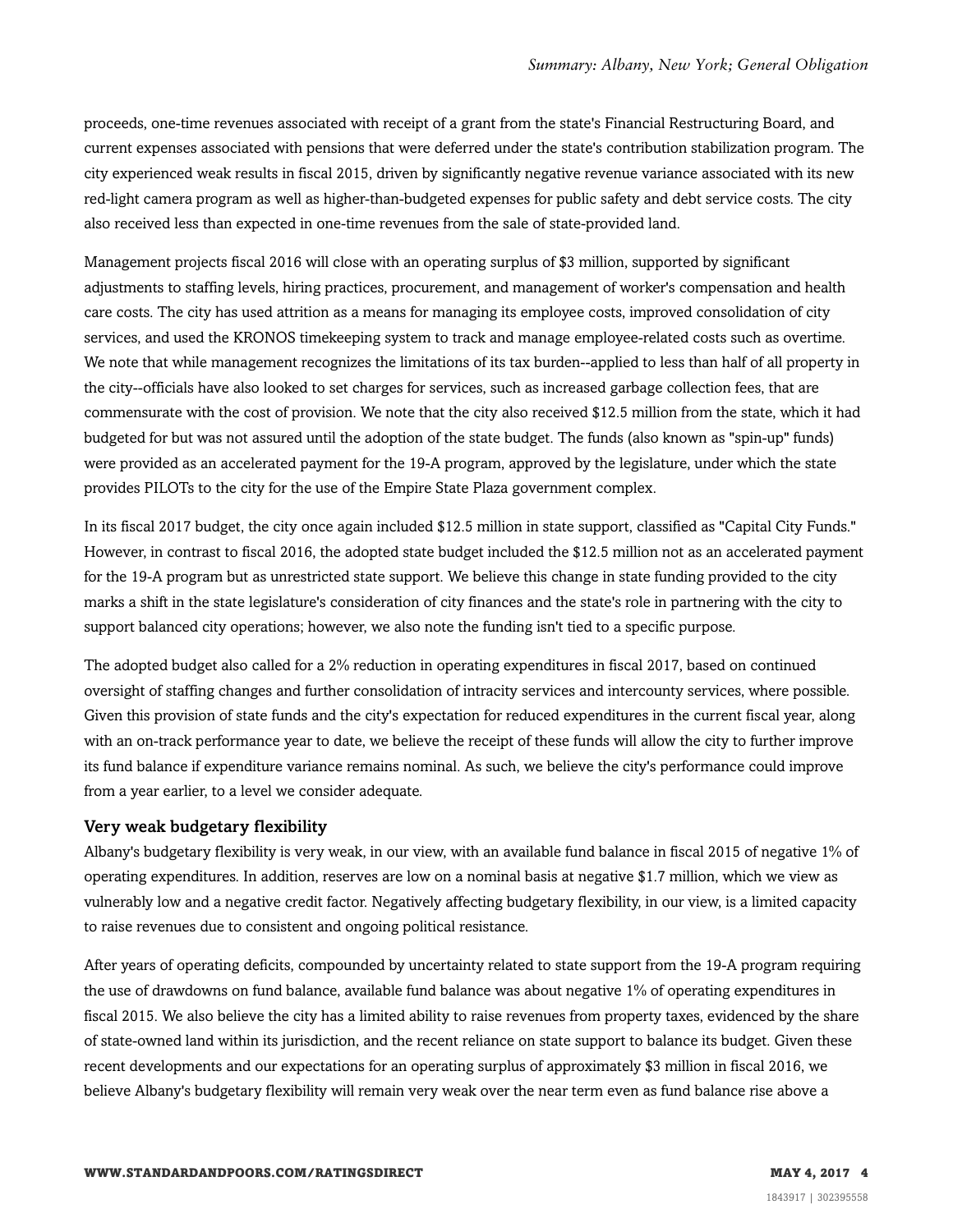nominally low level (\$500,000).

#### Adequate liquidity

In our opinion, Albany's liquidity is adequate, with total government available cash at 5.3% of total governmental fund expenditures and 49.7% of governmental debt service in 2015. In our view, the city has strong access to external liquidity if necessary.

In our opinion, the city's strong market access is evidenced by its regular GO debt and bond anticipation note issuances. Though the state allows for what we view as permissive investments, the city holds its funds in deposit accounts and money market funds, which we do not consider aggressive. Albany issued \$6 million in revenue anticipation notes in fiscal 2015, its first such issuance since 2009, but it did not issue revenue anticipation notes in fiscal 2016. The city's recent contract settlement with its firefighters union did not include retroactive pay, and should current negotiations with its police union follow a similar pattern, we do not believe there would be a significant impact on the city's liquidity. However, if the police union were to receive significant retroactive pay, we could revise our opinion of the liquidity profile. Currently, we expect the city's liquidity to remain adequate.

#### Weak debt and contingent liability profile

In our view, Albany's debt and contingent liability profile is weak. Total governmental fund debt service is 10.7% of total governmental fund expenditures, and net direct debt is 55.7% of total governmental fund revenue. Approximately 70.4% of the direct debt is scheduled to be repaid within 10 years, which is in our view a positive credit factor.

The city expects to issue up to \$30 million in additional debt, commensurate with its rolling five-year capital plan, with nearly \$25 million in principal amortizing over the same period.

In our opinion, a credit weakness is Albany's large pension and OPEB obligation, without a plan in place that we think will sufficiently address the obligation. Albany's combined required pension and actual OPEB contributions totaled 15.7% of total governmental fund expenditures in 2015. Of that amount, 10.2% represented required contributions to pension obligations, and 5.5% represented OPEB payments.

The city participates in the Employees' Retirement System (ERS) and Police and Fire System (PFRS), which are part of the New York State and Local Retirement System. The fiduciary net position as a percentage of total pension liability was 90.7% for ERS and 90.2% for PFRS as of March 31, 2016.

As of Dec. 31, 2015, the city owed about \$13.1 million to the New York State Retirement System as a result of deferred contributions. The city deferred \$1.2 million in pension costs in fiscal 2016 and may defer the same amount in fiscal 2017. Despite the state pension plans' strong funded levels, we note the city will eventually have to catch up with its deferred pension contributions, in addition to annual contributions, through at least fiscal 2025.

Albany also provides OPEBs to eligible employees, which are funded on a pay-as-you-go basis. As of Dec. 31, 2015, the city's unfunded OPEB liability was \$268.8 million. The city contributed 72.2% of its annual OPEB cost in 2015. The city's large pension and OPEB costs, and lack of a plan for funding its OPEB obligations--which we recognize as limited under state statute--are negative credit factors in our opinion.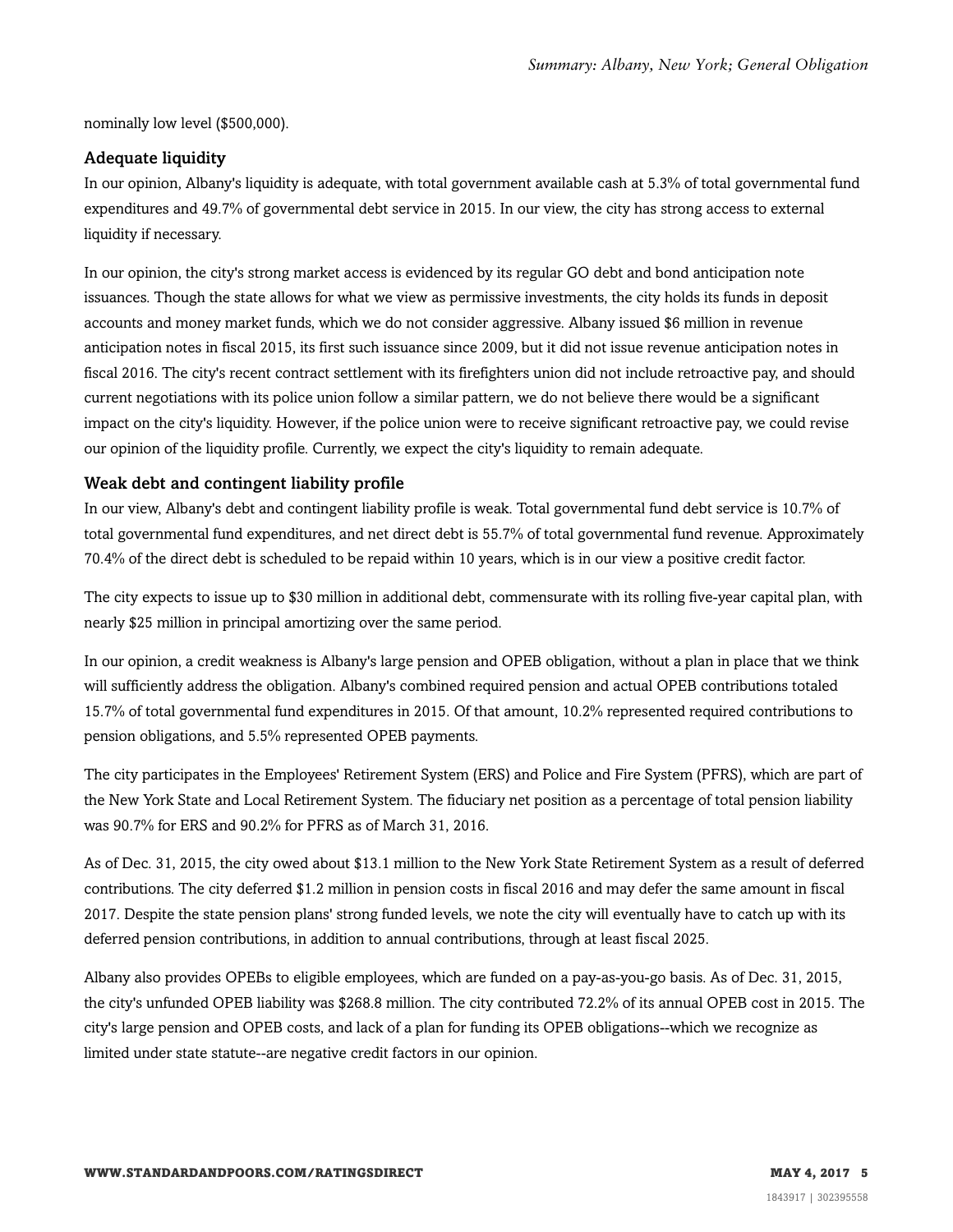#### Strong institutional framework

<span id="page-5-0"></span>The institutional framework score for New York cities (other than the New York City) is strong.

# **Outlook**

The stable outlook reflects our view of the city's adequate economy, supported by the stabilizing presence of state government and other educational and health care institutions. The stable outlook also reflects our opinion of an anticipated improvement in budgetary performance, which should restore the available fund balance to a positive level for fiscal 2016 and beyond in light of recent efforts to reduce departmental expenses. We do not expect to revise the rating in the next two years.

#### Downside scenario

If the city's efforts to generate additional revenues through service charges, continued state support, and the consolidation of city services for expense savings are not successful in decreasing future budgetary gaps, we could revise the rating downward. Additionally, if the city's outstanding contracts were settled with significant retroactive payments, pressuring the city's liquidity position, we could lower the rating.

#### Upside scenario

If the effort to improve operating performance can be maintained, allowing the city to rebuild its fund balance while improving liquidity without requiring more state aid, we could raise the rating.

# <span id="page-5-1"></span>Related Research

- S&P Public Finance Local GO Criteria: How We Adjust Data For Analytic Consistency, Sept. 12, 2013
- Incorporating GASB 67 And 68: Evaluating Pension/OPEB Obligations Under Standard & Poor's U.S. Local Government GO Criteria, Sept. 2, 2015

| Ratings Detail (As Of May 4, 2017)          |                 |                        |
|---------------------------------------------|-----------------|------------------------|
| Albany GO (serial) bnds                     |                 |                        |
| Long Term Rating                            | $A+$ /Stable    | Outlook Revised        |
| Albany GO (serial) bnds                     |                 |                        |
| Long Term Rating                            | $A+$ /Stable    | Outlook Revised        |
| Albany GO (AGM)                             |                 |                        |
| <b>Unenhanced Rating</b>                    | A+(SPUR)/Stable | Outlook Revised        |
| Albany GO (BAM)                             |                 |                        |
| <b>Unenhanced Rating</b>                    | A+(SPUR)/Stable | <b>Outlook Revised</b> |
| Albany GO (BAM) (SECMKT)                    |                 |                        |
| <b>Unenhanced Rating</b>                    | A+(SPUR)/Stable | Outlook Revised        |
| <b>Albany GO</b>                            |                 |                        |
| Long Term Rating                            | $A+$ /Stable    | Outlook Revised        |
| Many issues are enhanced by bond insurance. |                 |                        |

**WWW.STANDARDANDPOORS.COM/RATINGSDIRECT MAY 4, 2017 6**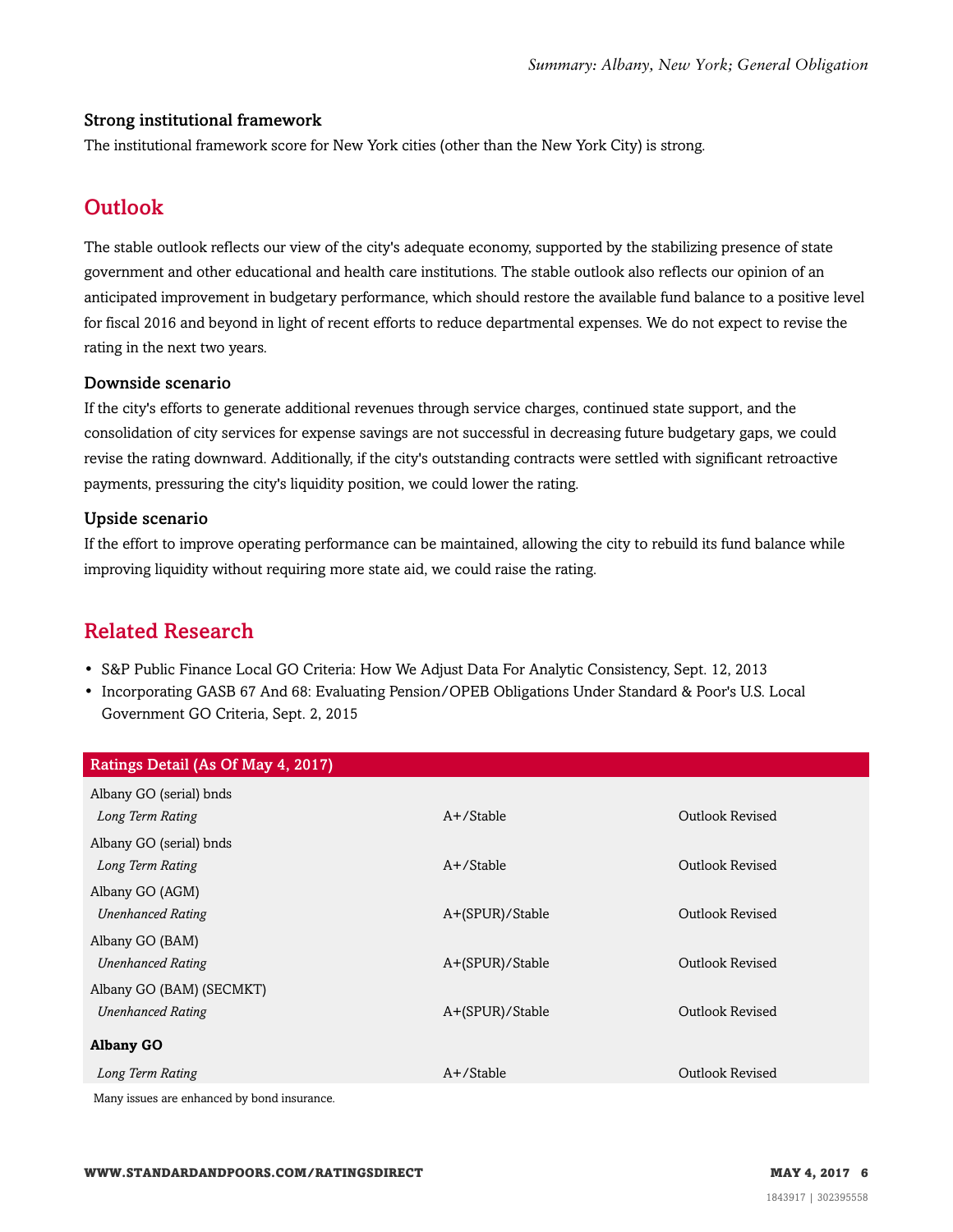Certain terms used in this report, particularly certain adjectives used to express our view on rating relevant factors, have specific meanings ascribed to them in our criteria, and should therefore be read in conjunction with such criteria. Please see Ratings Criteria at www.standardandpoors.com for further information. Complete ratings information is available to subscribers of RatingsDirect at www.globalcreditportal.com. All ratings affected by this rating action can be found on the S&P Global Ratings' public website at www.standardandpoors.com. Use the Ratings search box located in the left column.